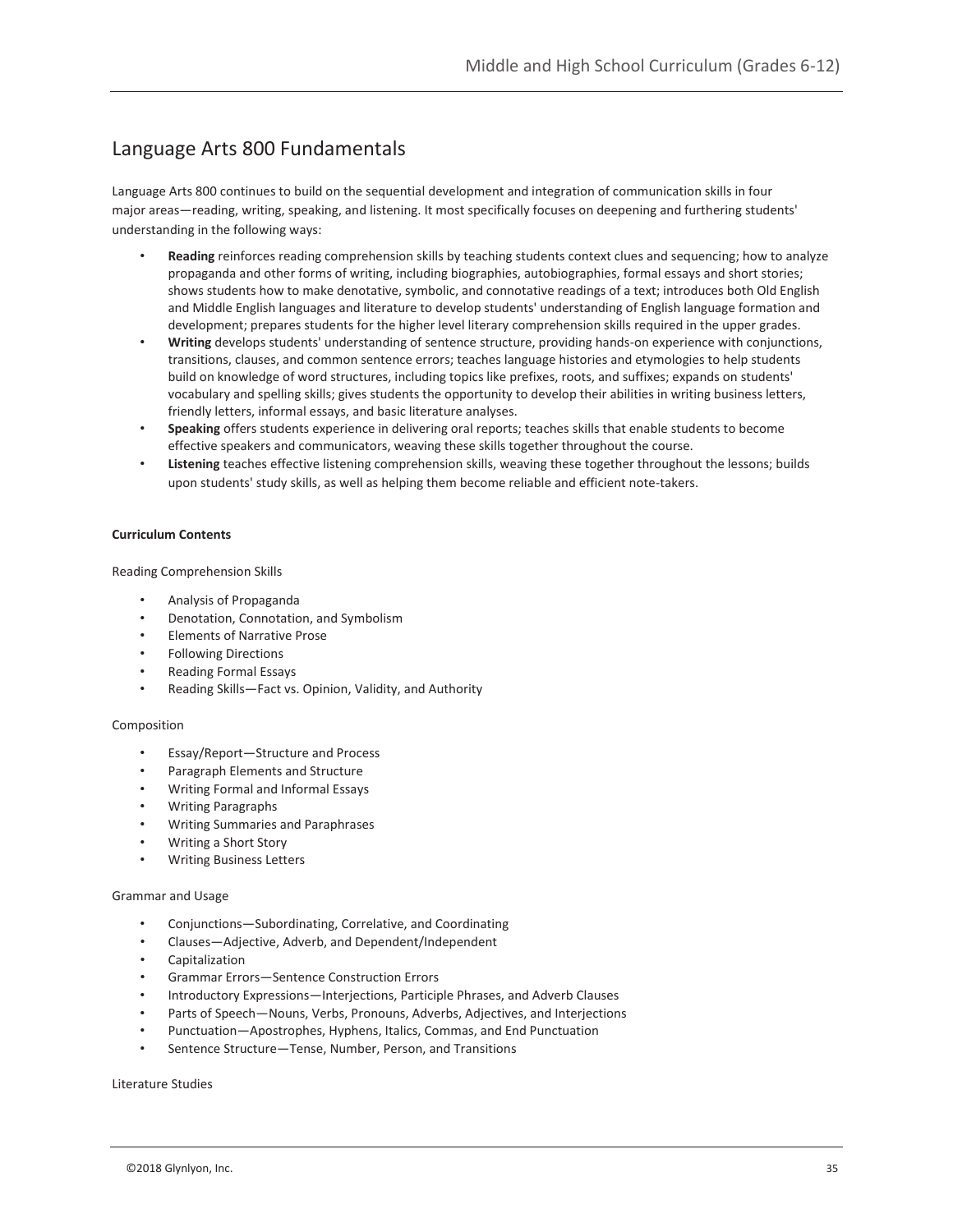- Nonfiction—Biography and Autobiography
- Survey of English Literature—Old and Middle English
- Poetry—Elements and Interpretation
- Novel—Definition and Types
- Drama—History, Elements, and Types
- Short Story—Structure, Elements, and Techniques

#### Speaking and Listening

- Direct/Indirect Communication
- Following Instructions
- Listening Skills—Strategies, Comprehension, and Note-Taking
- Nonverbal Communication
- Oral Report
- Speaking Skills—Purpose, Organization, and Delivery

#### Special Topics

- Diacritical Marks
- English Variations
- Etymology
- Media Comprehension
- Note-taking
- Origin/Development of Language—Indo-European, Old and Middle English, and American English
- Use of Reference Materials

#### **Literature List**

The literary works students will encounter in Language Arts 800 include, but are not limited to:

#### Fiction

- Stockton, Frank R. o "The Lady or the Tiger?"
- Hawthorne, Nathaniel.
	- o "The Birthmark"
- de Maupassant, Guy.
	- o "The Piece of String"
- Bierce, Ambrose. o "An Occurrence at Owl Creek Bridge"
- Jacobs, W. W. o "The Monkey's Paw"
- Kipling, Rudyard.
	- o "Rikki-Tikki-Tavi"
	- o "How the Rhinoceros Got His Skin"

#### Nonfiction

- Paine, Thomas.
	- o "The Crisis" (excerpt)
- Keller, Helen. o *The Story of My Life* (excerpt)

Poetry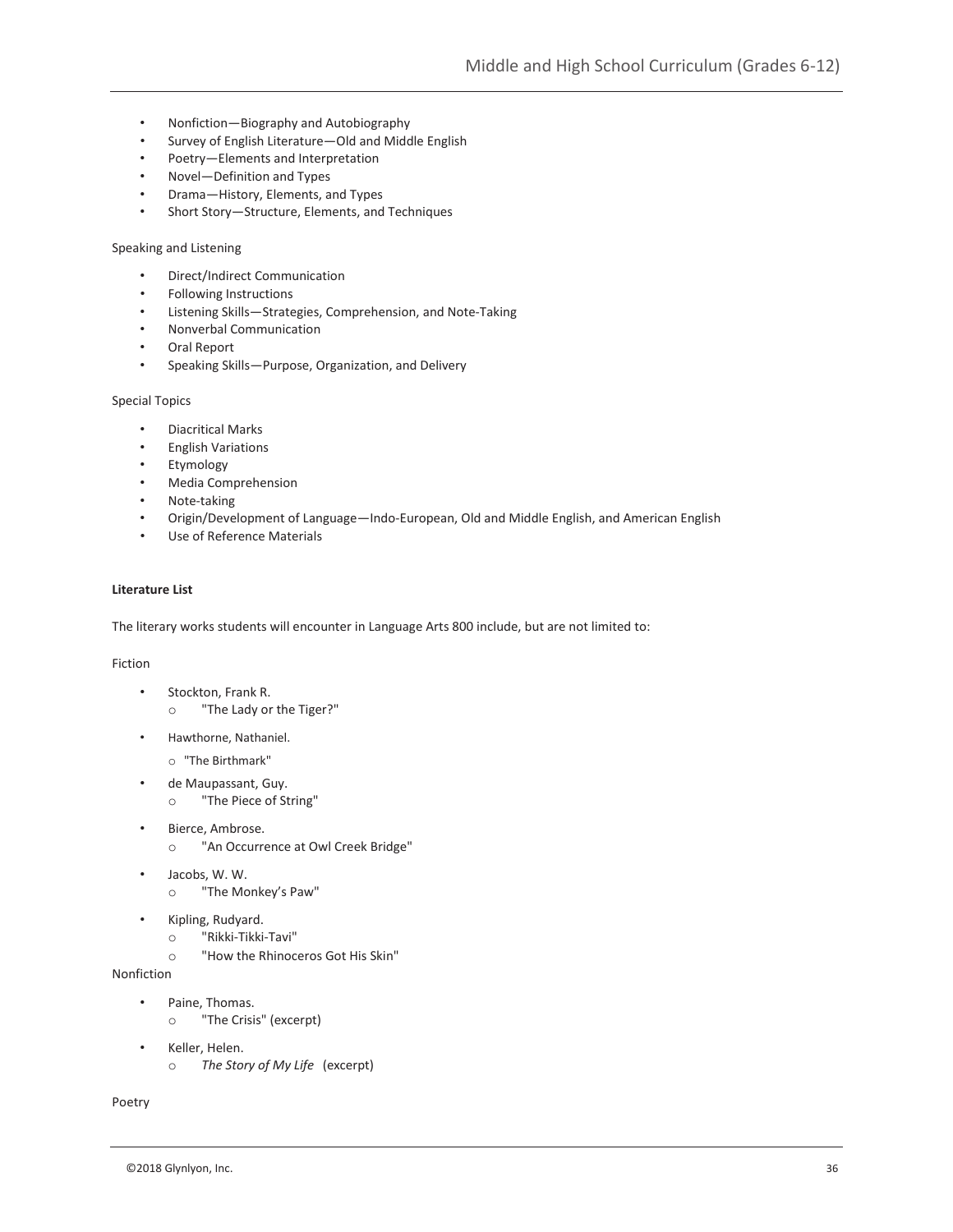- Tennyson, Lord Alfred.
	- o "The Charge of the Light Brigade"

|                | <b>Assignments</b>                               |     |                                            |
|----------------|--------------------------------------------------|-----|--------------------------------------------|
|                | <b>Course Overview</b><br>1.                     | 15. | Sentences                                  |
|                | <b>Unlocking Word Meaning</b><br>2.              | 16. | Paragraphs                                 |
|                | <b>Categorizing Words</b><br>3.                  | 17. | Compositions                               |
|                | <b>Learning Morphemes</b><br>4.                  | 18. | Project: Writing a Composition             |
|                |                                                  | 19. | Quiz 2: Writing Conventions and Strategies |
| 800            | Using the Dictionary and Diacritical Marks<br>6. | 20. | Developing Listening Skills                |
| $t\bar{u}$     | Using a Thesaurus<br>7.                          | 21. | <b>Speaking Effectively</b>                |
| <b>3 6 6 6</b> | <b>Context Clues and Sequence</b><br>8.          | 22. | Quiz 3: Speaking and Listening             |
|                | Project: Reading Unfamiliar Words<br>9.          | 23. | Special Project*                           |
| 10.            | Quiz 1: Improving Your Reading                   | 24. | Review                                     |
| 11.            | Using Language Appropriately                     | 25. | Test                                       |
| 12.            | Avoiding the Double Negative                     | 26. | Alternate Test*                            |
| 13.            | Words                                            | 27. | Glossary and Credits                       |
|                | 14. Usage                                        |     |                                            |

## **Assignments**

| Ending a Thought |
|------------------|
| Linking Ideas    |

- 3. Interrupting a Thought
- 4. Following an Introduction
- 5. Quiz 1: Punctuation
- 6. Punctuation: The Apostrophe
- 7. Punctuation: The Hyphen
- Language Arts 800 Fundamentals 8. Punctuation: Quotation Marks
	- 9. Punctuation: Parentheses and Italics
	- 10. Capitalization
	- 11. Quiz 2: Punctuation and Capitalization
- 12. Coordination in Sentences (1)
- 13. Coordination in Sentences (2)
- 14. Subordination in Sentences (1)
- 15. Subordination in Sentences (2)
- 16. Quiz 3: Coordination and Subordination
- 17. Special Project\*
- 18. Review
- 19. Test
- 20. Alternate Test\*
- 21. Glossary and Credits

#### **Unit 3: History of Language and Modern Grammar**

#### **Assignments**

Language Arts 800 Fundamentals

Language Arts 800 Fundamentals

anguage Arts 800 Fundamentals

- 1. The Development of Language 12. Pronouns
- 2. History of Language and Grammar 13. Verbs
- 3. The Indo-European Family 14. Modifiers
- 4. Quiz 1: Language Changes 15. Essay: Parts of Speech
	-
- 6. Language and Literature of the Old English Period 17. Special Project\*
- 7. Middle English 18. Review
- 8. Essay: Tracing Language Changes\* 19. Test
- 9. Report: Geoffrey Chaucer 20. Alternate Test\*
- 10. Quiz 2: Forming the English Language 21. Glossary and Credits
- 11. Nouns
- 
- 
- 
- 
- 5. The Old English Period 16. Quiz 3: Modern English Grammar
	-
	-
	-
	-
	-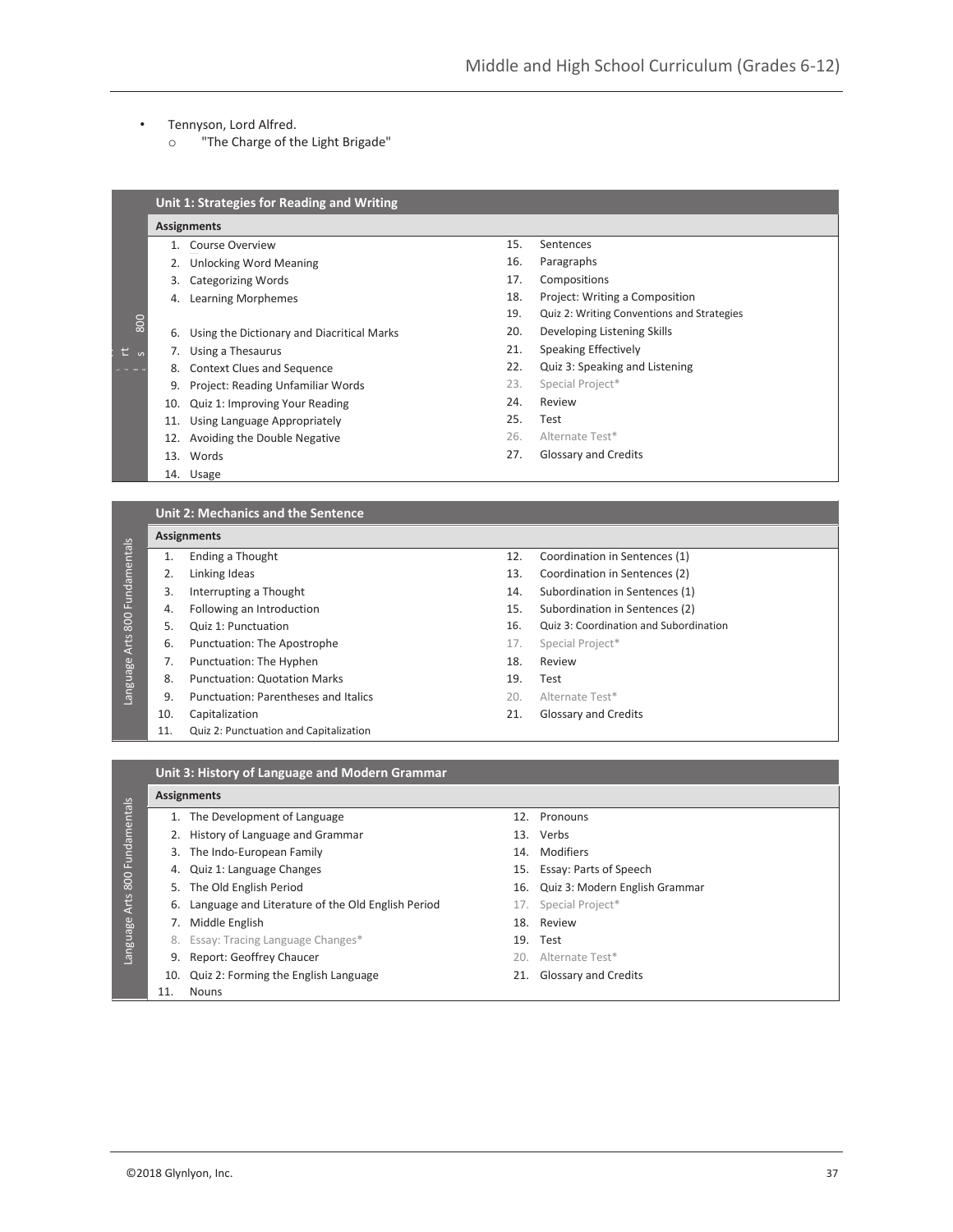|  | Unit 4: Exposition: The Formal Essay |  |  |
|--|--------------------------------------|--|--|
|--|--------------------------------------|--|--|

#### **Assignments**

Language Arts 800 Fundamentals

Language Arts 800 Fundamentals

Language Arts 800 Fundamentals

Language Arts 800 Fundamentals

- 1. Reading: The Formal Essay 12. Writing the Conclusion
- 2. Essay: Summarizing a Formal Essay 13. Proofreading
- 3. Analyzing a Formal Essay 14. Project: Formal Essay
- 4. Report: Analyzing a Formal Magazine Essay 15. Project: Peer Evaluation
- 
- 6. Quiz 1: Reading a Formal Essay 17. Special Project\*
- 7. Choosing a Topic and Writing a Thesis Statement 18. Review
- 8. Documentation 19. Test
- 9. Writing the Introduction **20. Alternate Test\***
- 10. Report: Thesis Statement 21. Glossary and Credits
- 11. Writing the Body
- 
- 
- 
- 
- 5. Project: Analyzing a Historical Formal Essay 16. Quiz 2: Writing a Formal Essay
	-
	-
	- -
	-

**Unit 5: Persuasion**

### **Assignments**

- 1. Convincing Others **11. Convincing Others** 11. Quiz 2: Propaganda
- 2. Distinguishing Fact vs. Opinion 12. Persuasion: Spoken Factors
	-
- 4. Analyzing the Author's Credentials 14. Listening to Persuasion
- 5. Quiz 1: Persuasion 15. Quiz 3: Persuasion
- 6. Propaganda Techniques **16. Special Project\***
- 7. Identifying Slanted News and Evaluating Statistics 17. Review
	- 8. Evaluating Sources of Information 18. Test
	- 9. Project: Truth and Propaganda 19. Alternate Test\*
	- 10. Project: Researching to Persuade 20. Glossary and Credits
- 
- 
- 3. Reading the News 13. Persuasion: Unspoken Factors
	-
	-
	-
	-
	-
	-
	-

| <b>Assignments</b>                                 |  |                                         |  |  |  |
|----------------------------------------------------|--|-----------------------------------------|--|--|--|
| Finding the Main Idea                              |  | 10. Nonverbal Cues                      |  |  |  |
| Word Choice                                        |  | 11. Nonverbal Communication             |  |  |  |
| Being a Good Listener<br>3.                        |  | 12. Project: Identifying Nonverbal Cues |  |  |  |
| <b>Following Directions</b><br>4.                  |  | 13. Quiz 2: Nonverbal Messages          |  |  |  |
| <b>Finding Literal Meaning</b><br>5.               |  | 14. Special Project*                    |  |  |  |
| Listening for Implied and Figurative Meaning<br>6. |  | 15. Review                              |  |  |  |
| <b>Speaking Qualities</b>                          |  | 16. Test                                |  |  |  |
| Project: Active Listening<br>8.                    |  | 17. Alternate Test*                     |  |  |  |
| Quiz 1: Verbal Messages<br>9.                      |  | 18. Glossary and Credits                |  |  |  |